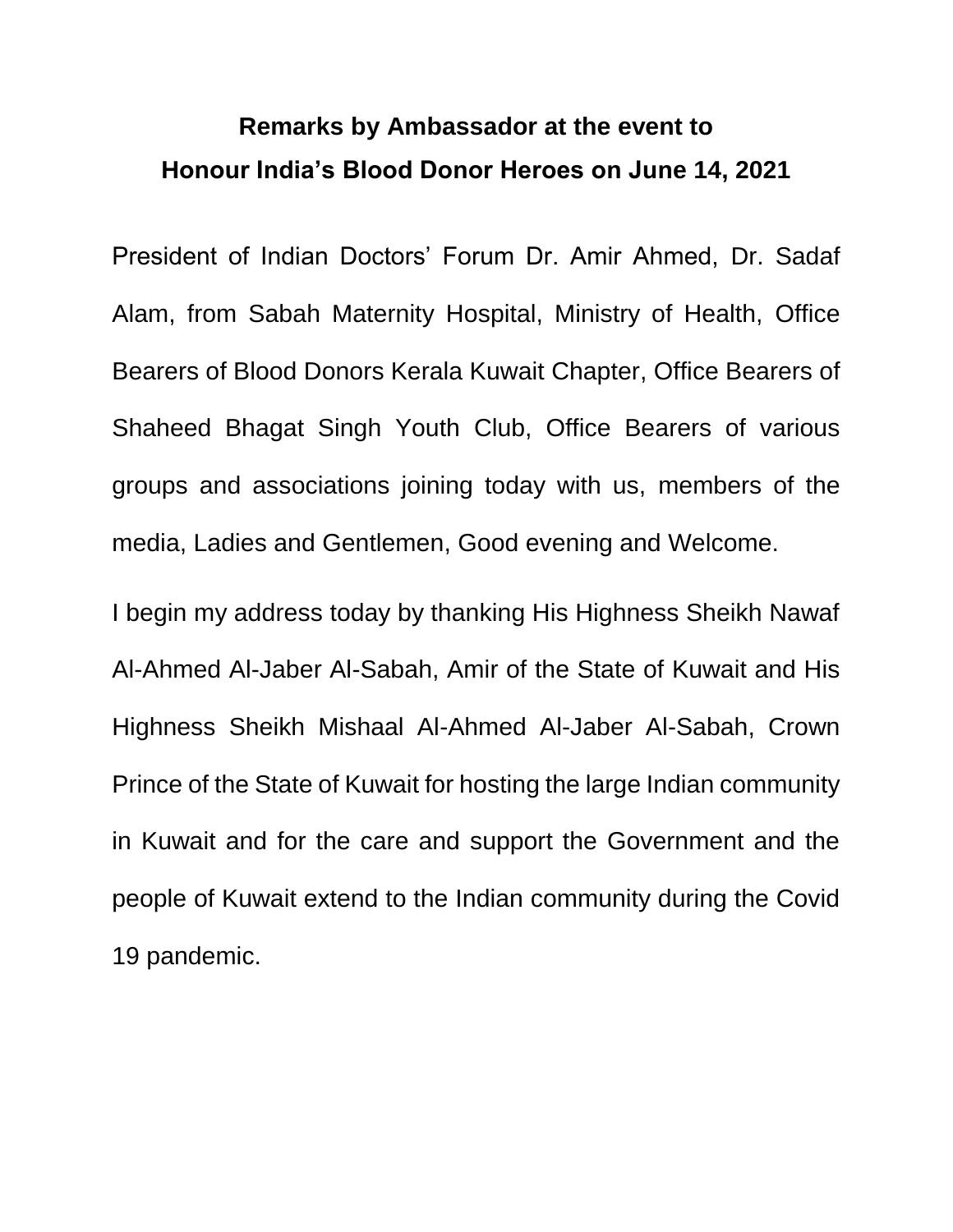Today is World Blood Donor Day. It is a very important day. For us it is a day to remember and honour many of our blood donor heroes. There are many of them, in most cases they are our unsung heroes. Today, let us also remember and thank our medical professionals, our doctors and our nurses who silently do their job and on most occasions go beyond the call of their duty to help our brothers and sisters in need particularly in this devastating pandemic situation.

Many of their services they do silently, let me mention just one experience that I had yesterday. During a visit to the domestic workers shelter run by the Embassy I was moved to hear about the silent services of our Indian Doctors Forum and our doctors who conduct regular medical tests for female and male domestic workers in the shelter. The number of workers in the shelter are small now, six female workers and three male workers are we hope to send them back to India in the next two weeks. Like our doctors and nurses, our blood donors also silently help save many lives;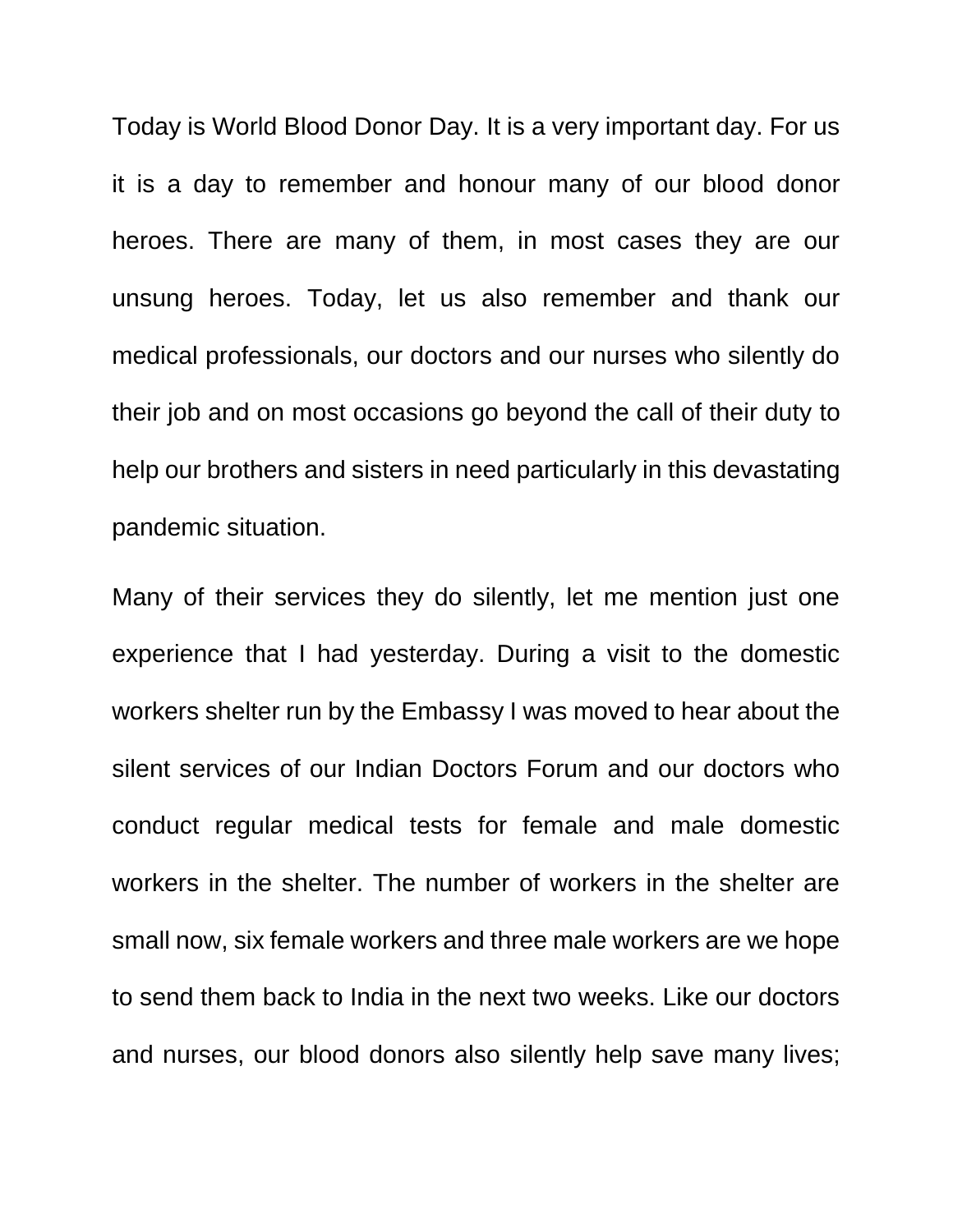without seeking any fame or glory. Let me repeat, for us in Kuwait, our blood donors are our unsung heroes. They are our national heroes because they voluntarily donate blood to save lives.

I remember reading as a child, a blood donation truly is a gift of life that a healthy individual can give to others in their community who are sick or injured. Access to sufficient, secure supplies of blood and blood products and safe transfusion services is an essential part of any strong health system, and is an important component of efforts towards achieving the goal of universal health coverage. Our blood can give a random stranger or a loved one another day in life. I am told that Indian community has been successful in providing some of the rare blood groups such as Bombay group. A feeling that you made a difference for somebody is probably one of the best feelings one can ever have. I also had the experience of donating blood during my youth, a memory that I cherish even today.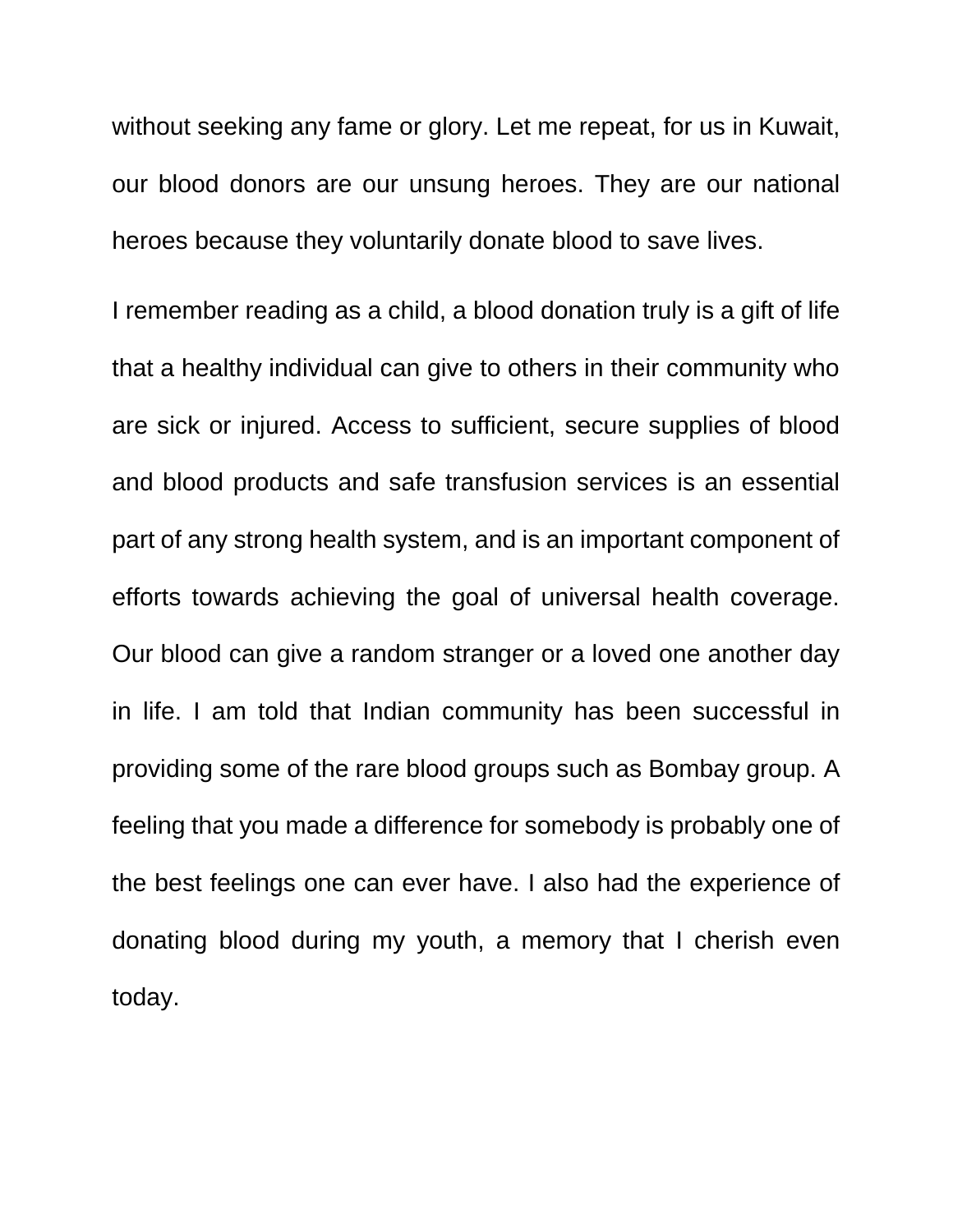I congratulate the Indian youth in Kuwait who come voluntarily forward and regularly donate blood. Since my arrival in Kuwait in August last year, I noted with great admiration the enthusiasm shown by various Indian youth groups in Kuwait to work tirelessly to help those in need. They come forward sacrificing their time and energy to the common cause. If there is one event that I long to attend regularly or depute an officer from the Embassy to attend it is blood donation camp.

The Ministry of Health of the State of Kuwait has expressed their appreciation for the efforts of Indians who donate blood. I am happy to note that Indian youth are the highest in numbers who donate blood in Kuwait. We will soon hear a message from Dr. Hanan Al Awadhi, Director of Blood Transfusion and Administration Services. Today morning I spoke to her and we had a good conversation where she personally thanked me for Indian community being the largest blood donor community in Kuwait.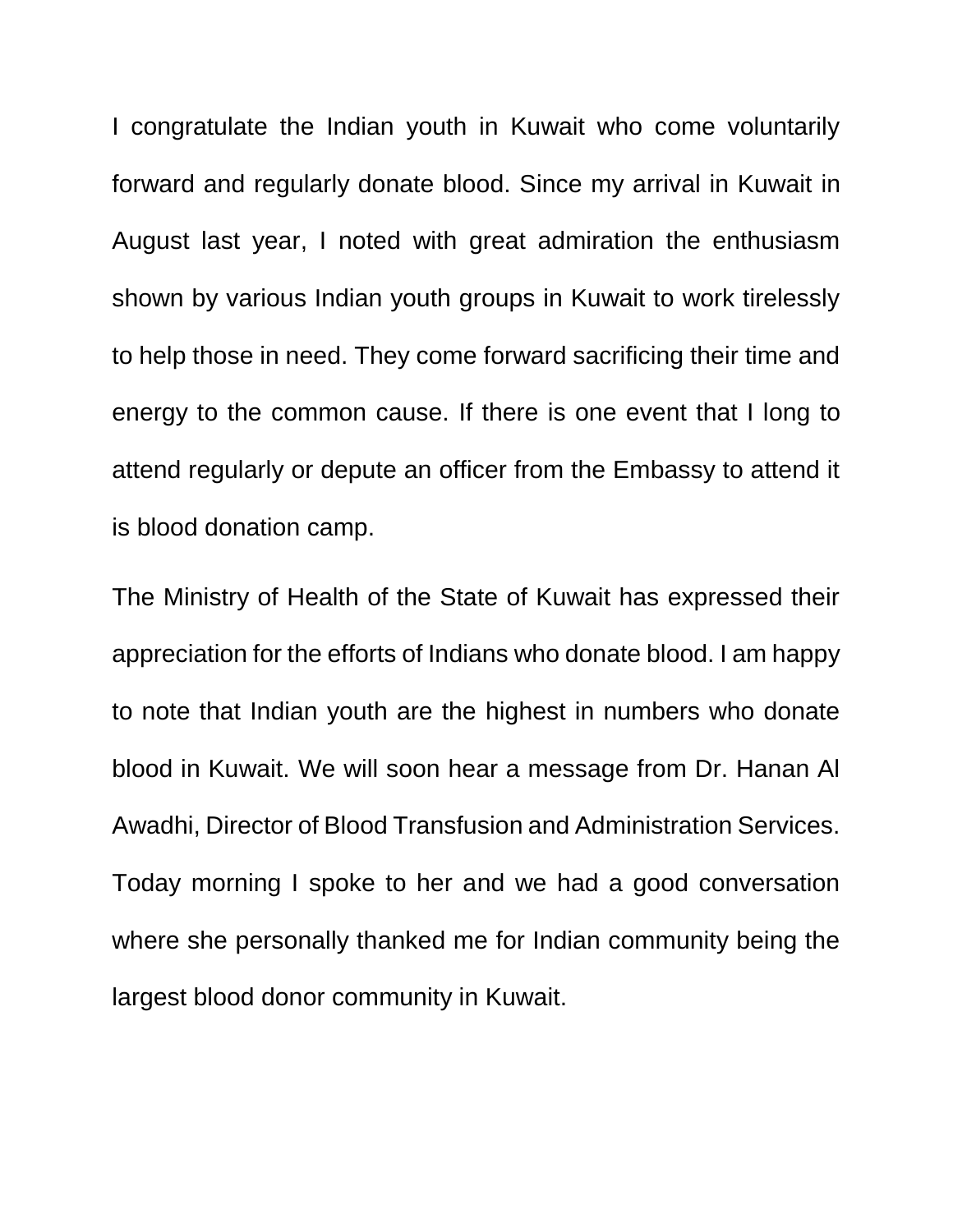I commend the efforts of various groups and associations in regularly organizing blood donation camps. Through their campaigns in association with our doctors and medical professionals, they give the youth an opportunity to participate in blood donation drives. I was so delighted to know that Blood Donors Kerala, Kuwait Chapter has over two thousand five hundred regular donors with various blood groups that are connected through several WhatsApp groups and are ready to donate anytime on call. I also acknowledge the role being played by other groups such as Shaheed Bhagat Singh Youth Club, Tulukoota Kuwait, Indian Dentists Alliance Kuwait, Youth India Kuwait, IFL, UP NRI Forum Kuwait, The Dawood Bohras Group, Life Again, Maharashtra Mandal and many others who have joined us here, physically and virtually.

I am so happy to know about the various programs being organized by groups by organizing awareness programs for students and youth, setting up information booths and data collection, organizing